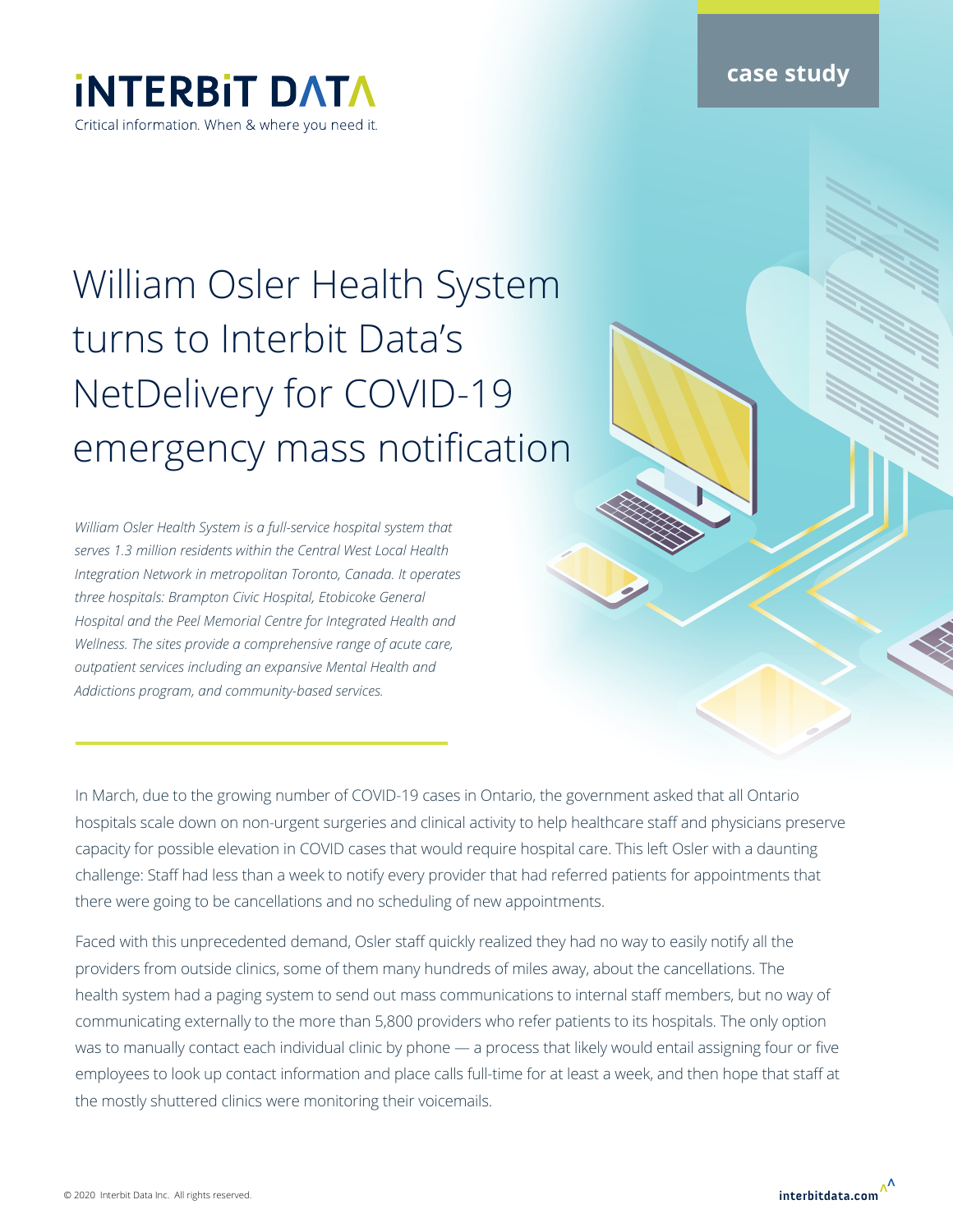So, Osler turned to Interbit Data for help, having been a customer for roughly a decade. Osler was already a user of [NetDelivery,](https://interbitdata.com/netdelivery/) Interbit Data's automated report distribution solution that allows hospitals to securely distribute information from Healthcare Information Systems (HCIS) to multiple recipients and locations via fax, email, secure text messaging and several other options.

Staff contacted Interbit Data customer support on a Monday asking for help and gave them a list of all physicians who had referred patients to the health system within the last six months. Interbit Data loaded and formatted the desired memo about cancellations and routed it to the list of providers. The automated notification went out to all 5.800 contacts via NetDelivery the following day, within 24 hours of the request being made. As is always the case with NetDelivery, the recipient clinics were able to choose their preferred method of receiving the information, such as email or fax.

"It was never even a question of how we would get it done — NetDelivery is so ingrained in our health system, I think we knew within five minutes that NetDelivery would be the way to go," said Craig Linklater, applications manager at William Osler's Brampton Civic Hospital. "The amount of time, hours, and manpower we saved on this effort by using Interbit Data is massive."

It was never even a question of how we would get it done— NetDelivery is so ingrained in our health system, I think we knew within five minutes that NetDelivery would be the way to go. **"**

> *—Craig Linklater, Applications Manager William Osler's Brampton Civic Hospital*